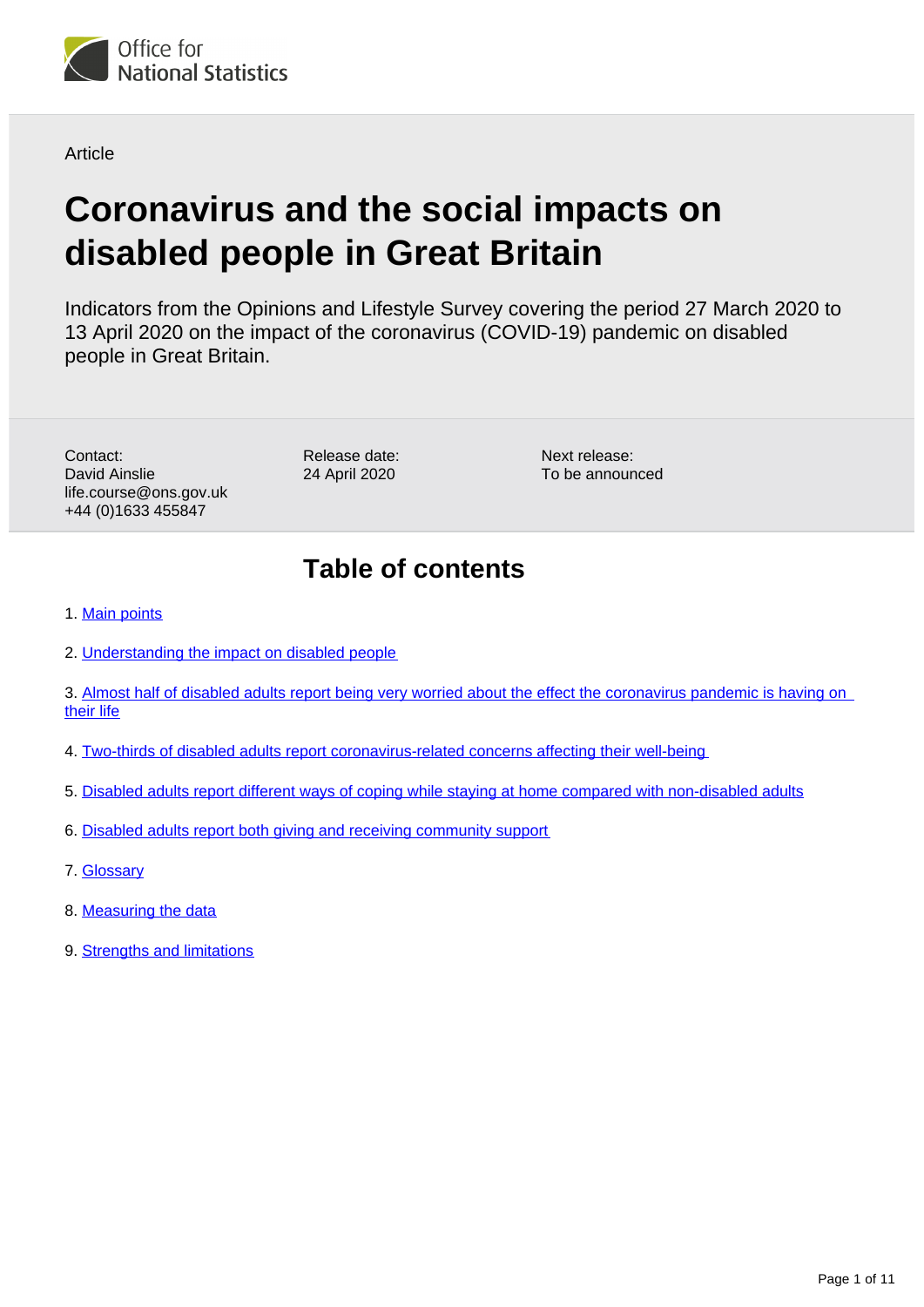## <span id="page-1-0"></span>**1 . Main points**

- Almost half (45.1%) of disabled adults, compared with around a third (30.2%) of non-disabled adults, reported being very worried about the effect the coronavirus (COVID-19) pandemic is having on their life. Nearly 9 in 10 disabled adults (86.3%) reported they are very worried or somewhat worried.
- Nearly two-thirds (64.8%) of disabled adults said COVID-19-related concerns were affecting their wellbeing.
- Disabled adults were significantly more likely than non-disabled adults to report spending too much time alone; around a third (35.0%) of disabled adults reported this compared to a fifth (19.9%) of non-disabled adults.
- Finding a way to stay in touch with friends and family remotely is the most popular action that is helping people cope while staying at home; however, spending time with members of their household was a less frequent form of coping for disabled (41.9%) than non-disabled adults (63.5%).
- Almost 8 in 10 (77.7%) disabled adults said they thought people were doing more to help others since the COVID-19 pandemic.
- Disabled adults are as active in supporting their communities as non-disabled adults; in the past seven days, a similar proportion of disabled (64.9%) and non-disabled adults (63.1%) said they had checked on neighbours who might need help at least once.

### **Statistician's comment**

"It's vital to understand the needs of everyone in our society as people's experience in this pandemic will differ. Our analysis gives insight into the experience of disabled adults, and where there might be issues that arise for some that differ from those of non-disabled people. We recognise these findings summarise the perspective of disabled adults, covering a broad and complex range of conditions. Everyone's experience is different."

Iain Bell, Deputy National Statistician, Office for National Statistics

## <span id="page-1-1"></span>**2 . Understanding the impact on disabled people**

This article contains data and indicators from a new module being undertaken through the Office for National Statistics (ONS) Opinions and Lifestyle Survey (OPN) to understand the impact of the coronavirus (COVID-19) pandemic on British society, which is reported on in the [Coronavirus and the social impacts on Great Britain](https://www.ons.gov.uk/peoplepopulationandcommunity/healthandsocialcare/healthandwellbeing/bulletins/coronavirusandthesocialimpactsongreatbritain/previousReleases) series of bulletins.

It presents a summary of results, with further data contained in the [associated datasets](https://www.ons.gov.uk/peoplepopulationandcommunity/healthandsocialcare/disability/articles/coronavirusandthesocialimpactsondisabledpeopleingreatbritain/2020-04-24/relateddata), for disabled people. Many disabled people are in the "at-risk" groups who have been [advised to take additional precautions.](https://www.gov.uk/government/publications/covid-19-guidance-on-social-distancing-and-for-vulnerable-people/guidance-on-social-distancing-for-everyone-in-the-uk-and-protecting-older-people-and-vulnerable-adults)

For the purposes of this analysis, a person is considered to be disabled if they have a self-reported long-standing illness, condition or impairment that reduces their ability to carry out day-to-day activities. There are an estimated 13.7 million disabled people in Great Britain according to the [latest available estimates.](https://www.gov.uk/government/statistics/family-resources-survey-financial-year-201819) This definition of disability is consistent with the **Equality Act 2010** and the [Government Statistical Service \(GSS\) harmonised definition.](https://gss.civilservice.gov.uk/policy-store/measuring-disability-for-the-equality-act-2010/) For further information on disability definitions, please see the Glossary.

Further analysis, exploring the impact the COVID-19 pandemic is having on other "at-risk" groups, including young people and those who are more socially isolated, will be published in additional articles over the coming weeks as well as more in-depth analysis on the impacts on people's well-being and finances.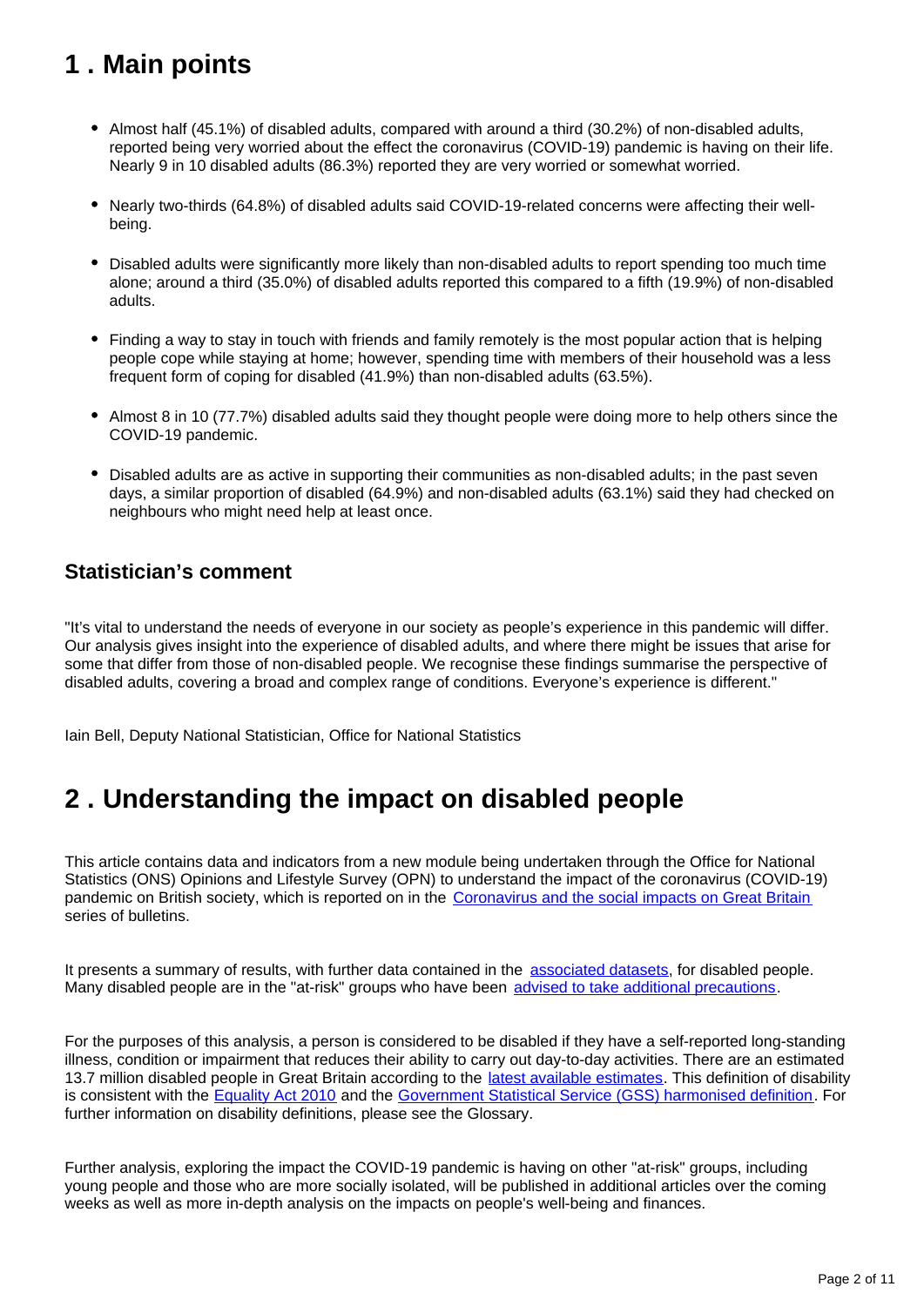## <span id="page-2-0"></span>**3 . Almost half of disabled adults report being very worried about the effect the coronavirus pandemic is having on their life**

Nearly 9 in 10 disabled adults (86.3%) said they are very worried or somewhat worried about the effect that the coronavirus (COVID-19) is having on their life.

A higher proportion of disabled adults (45.1%) reported being very worried compared with non-disabled (30.2%) adults.

Figure 1 shows the specific aspects of their lives that disabled and non-disabled adults said they were most worried about. A lower proportion of disabled people than non-disabled people were worried about aspects of work, travel and education. This may be because disabled people are [less likely to be in employment](https://www.gov.uk/government/statistics/the-employment-of-disabled-people-2019), less likely [to travel under normal circumstances](https://www.gov.uk/government/statistics/national-travel-survey-2018) and [tend to be older.](https://www.gov.uk/government/collections/family-resources-survey--2)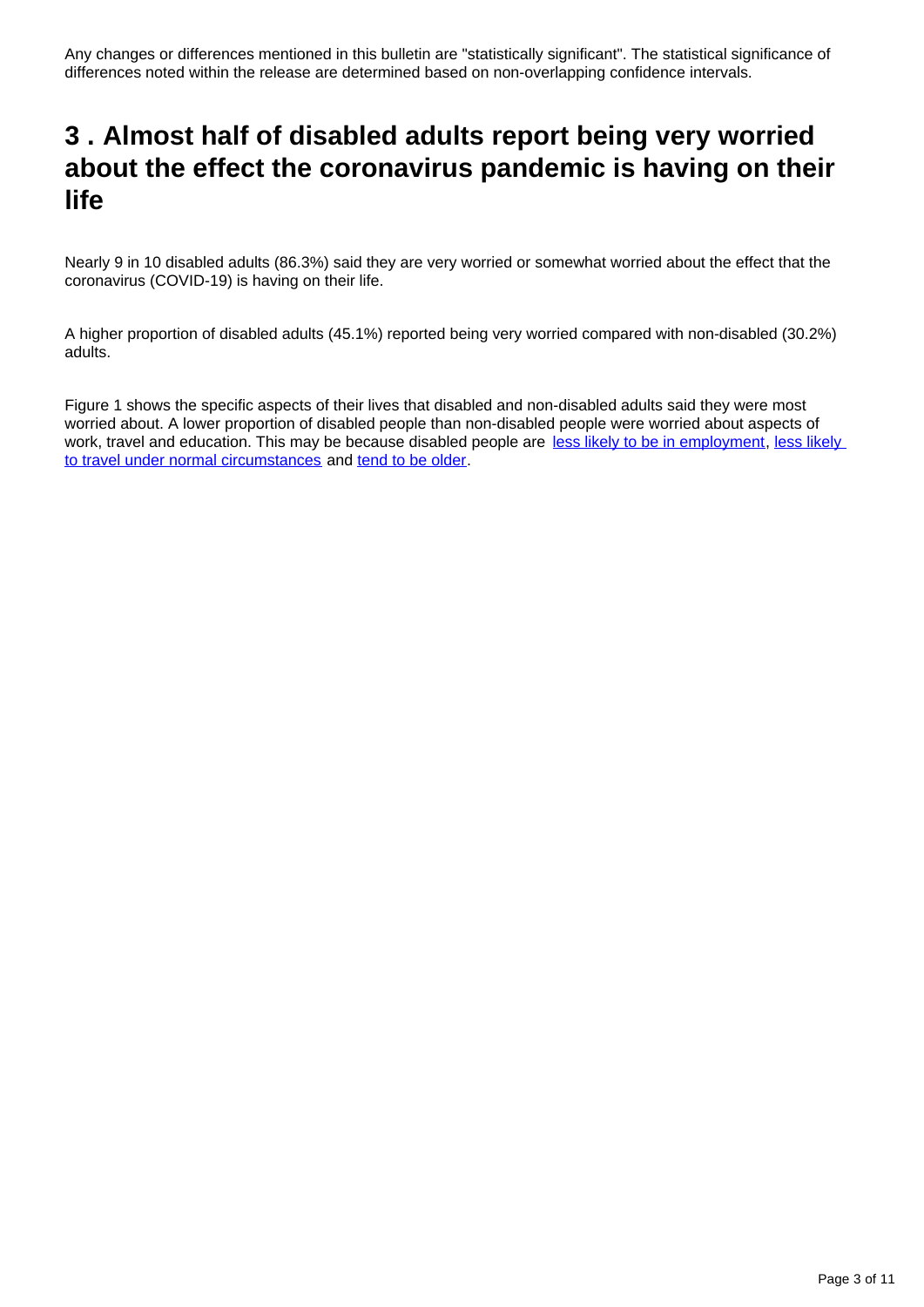### **Figure 1: Disabled people are most worried about the effect of COVID-19 on their ability to make plans, their well-being, and the availability of and access to groceries**

### **Great Britain, 3 April 2020 to 13 April 2020**

### Figure 1: Disabled people are most worried about the effect of COVID-19 on their ability to make plans, their well-being, and the availability of and access to groceries

Great Britain, 3 April 2020 to 13 April 2020



Non-disabled adults aged 16 years and above

● Disabled adults aged 16 years and above

### **Source: Office for National Statistics – Opinions and Lifestyle Survey**

### **Notes:**

- 1. The base population for these estimates is those who said they were very worried or worried about the impacts of the coronavirus (COVID-19).
- 2. Respondents asked to select all that apply.
- 3. \*indicates a small sample size where estimates should be treated with caution.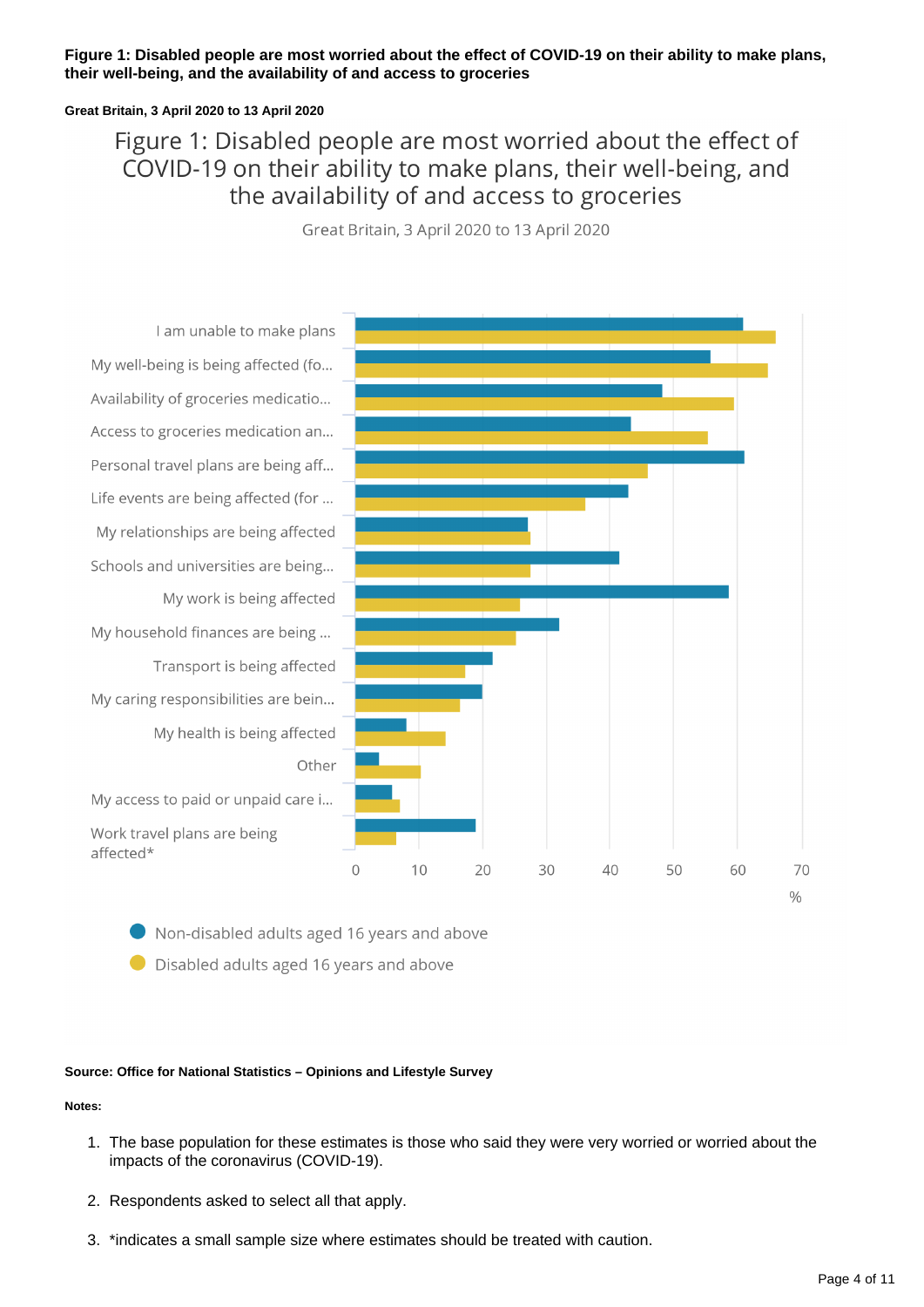## <span id="page-4-0"></span>**4 . Two-thirds of disabled adults report coronavirus-related concerns affecting their well-being**

Nearly two-thirds (64.8%) of disabled adults said coronavirus (COVID-19) related concerns were affecting their well-being.

Disabled adults tend to have, on average, poorer ratings than non-disabled adults on all four personal well-being measures and to more frequently report feeling lonely. Information on well-being and loneliness before the COVID-19 pandemic is included in the releases [Coronavirus and social relationships and support for vulnerable](https://www.ons.gov.uk/releases/coronavirusandsocialrelationshipsandsupportforvulnerablegroups)  [groups](https://www.ons.gov.uk/releases/coronavirusandsocialrelationshipsandsupportforvulnerablegroups) and [Disability, well-being and loneliness, UK: 2019](https://www.ons.gov.uk/peoplepopulationandcommunity/healthandsocialcare/disability/bulletins/disabilitywellbeingandlonelinessuk/2019).

The main reasons cited by disabled adults for their well-being concerns during the COVID-19 pandemic were feeling worried about the future and being stressed, anxious or bored.

**More about coronavirus**

- Find the latest on [coronavirus \(COVID-19\) in the UK](https://www.ons.gov.uk/peoplepopulationandcommunity/healthandsocialcare/conditionsanddiseases).
- All ONS analysis, summarised in our [coronavirus roundup.](https://www.ons.gov.uk/peoplepopulationandcommunity/healthandsocialcare/conditionsanddiseases/articles/coronaviruscovid19roundup/2020-03-26)
- View [all coronavirus data.](https://www.ons.gov.uk/peoplepopulationandcommunity/healthandsocialcare/conditionsanddiseases/datalist)

Disabled adults were significantly more likely than non-disabled adults to report spending too much time alone. Around a third (35%) of disabled adults reported this compared with around a fifth (19.9%) of non-disabled adults.

Almost 1 in 10 (8.3%) adults with a disability reported often or always feeling lonely in the last seven days compared with less than 1 in 20 (3.6%) non-disabled adults.  $1$ 

That disabled adults are more likely to report having self-isolated because of COVID-19 (52.7%), compared with non-disabled adults (32.3%), is likely to be contributing to these observed trends.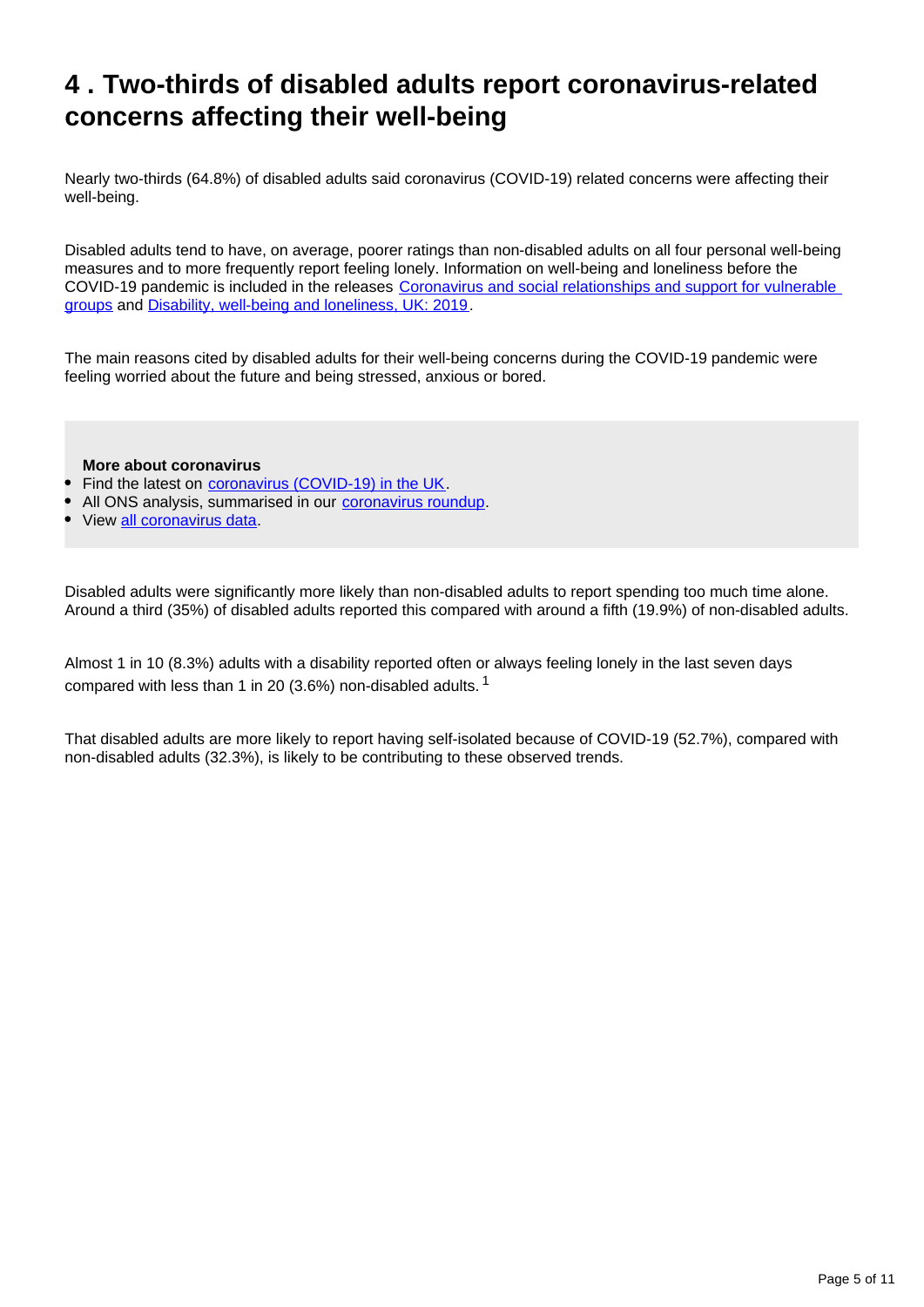### **Figure 2: Disabled adults were more likely to report spending too much time alone in the last seven days than non-disabled adults**

### **Great Britain, 3 April 2020 to 13 April 2020**

### Figure 2: Disabled adults were more likely to report spending too much time alone in the last seven days than non-disabled adults

Great Britain, 3 April 2020 to 13 April 2020



● Non-disabled adults aged 16 years and above

● Disabled adults aged 16 years and above

### **Source: Office for National Statistics – Opinions and Lifestyle Survey**

### **Notes:**

- 1. The base population for these estimates is those who answered "My well-being is being affected" for the question "In which ways is coronavirus affecting your life?". For example, 35% of disabled adults who stated their well-being is being affected stated this was by spending too much time alone.
- 2. Respondents asked to select all that apply.
- 3. \*indicates a small sample size where estimates should be treated with caution.

The lives of both disabled and non-disabled people have changed since the start of the COVID-19 pandemic; this is likely reflected in the current well-being ratings people report.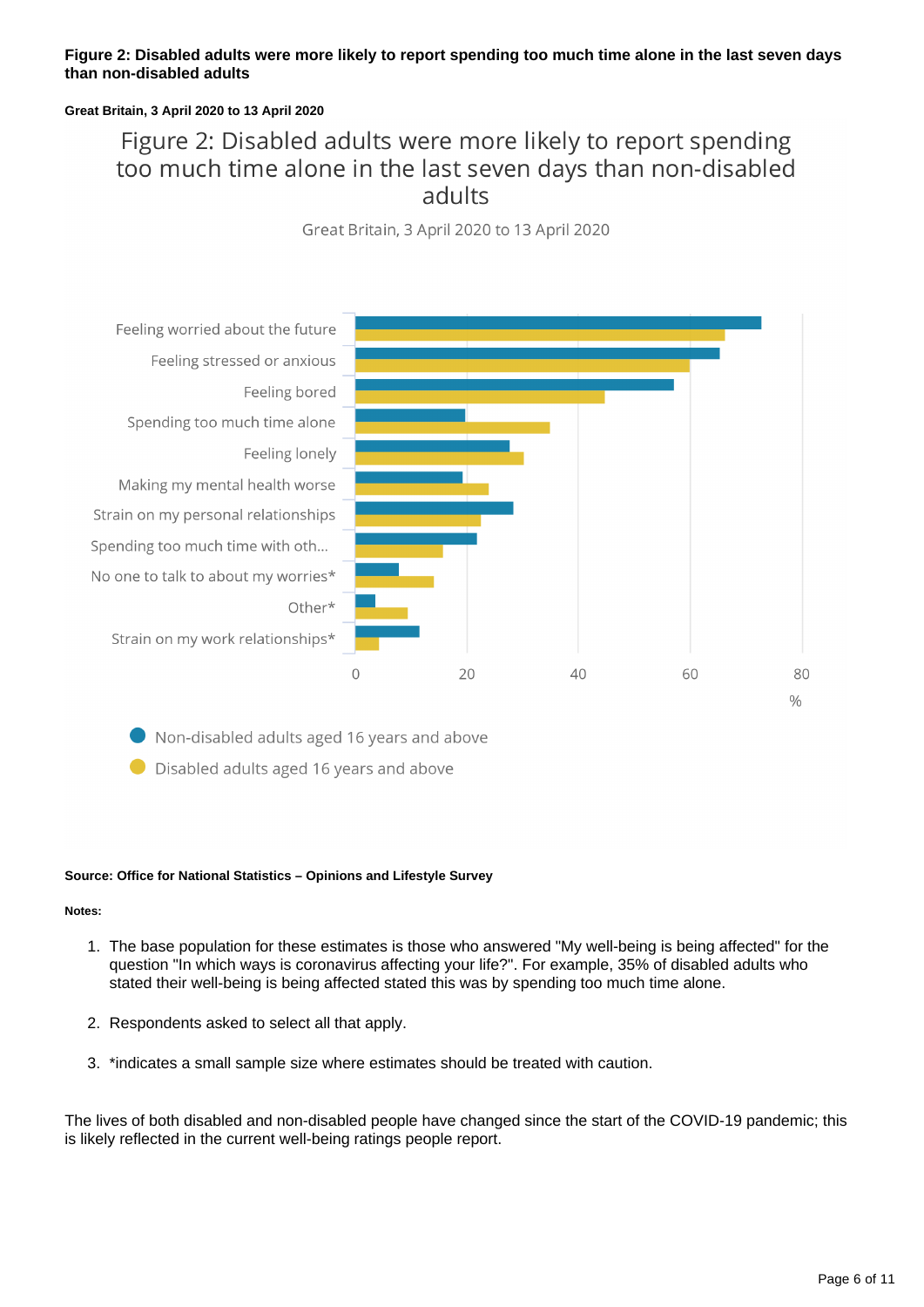Figure 3 shows that during the COVID-19 pandemic, average well-being ratings (anxiety yesterday, happiness yesterday, feeling that things done in life are worthwile and life satisfaction) for disabled adults are poorer than for non-disabled adults.

For anxiety yesterday, the average rating reported was 5.5 out of 10 for disabled people, compared with 4.6 for non-disabled people (higher numbers equate to poorer well-being in this measure). Prior to the COVID-19 pandemic, in the year ending June 2019, the average rating for anxiety was 4.3 out of 10 for disabled people and 2.7 out of 10 for non-disabled people in the UK (for more information see Disability, well-being and loneliness, [UK: 2019](https://www.ons.gov.uk/peoplepopulationandcommunity/healthandsocialcare/disability/bulletins/disabilitywellbeingandlonelinessuk/2019#well-being-by-disability-uk)).

### **Figure 3: Disabled people report poorer well-being levels than non-disabled people during the coronavirus pandemic**

### **Average well-being ratings for disabled and non-disabled people, Great Britain, 3 April 2020 to 13 April 2020**

### Figure 3: Disabled people report poorer well-being levels than non-disabled people during the coronavirus pandemic

Average well-being ratings for disabled and non-disabled people, Great Britain, 3 April 2020 to 13 April 2020



Disabled adults aged 16 years and above

Non-disabled adults aged 16 years and above

### **Source: Office for National Statistics – Opinions and Lifestyle Survey**

### **Notes:**

1. Higher numbers equate to poorer well-being when considering the anxiety measure.

### **Notes for: Two-thirds of disabled adults report coronavirus-related concerns affecting their well-being**

1. This difference is not statistically significant and should be interpreted with caution.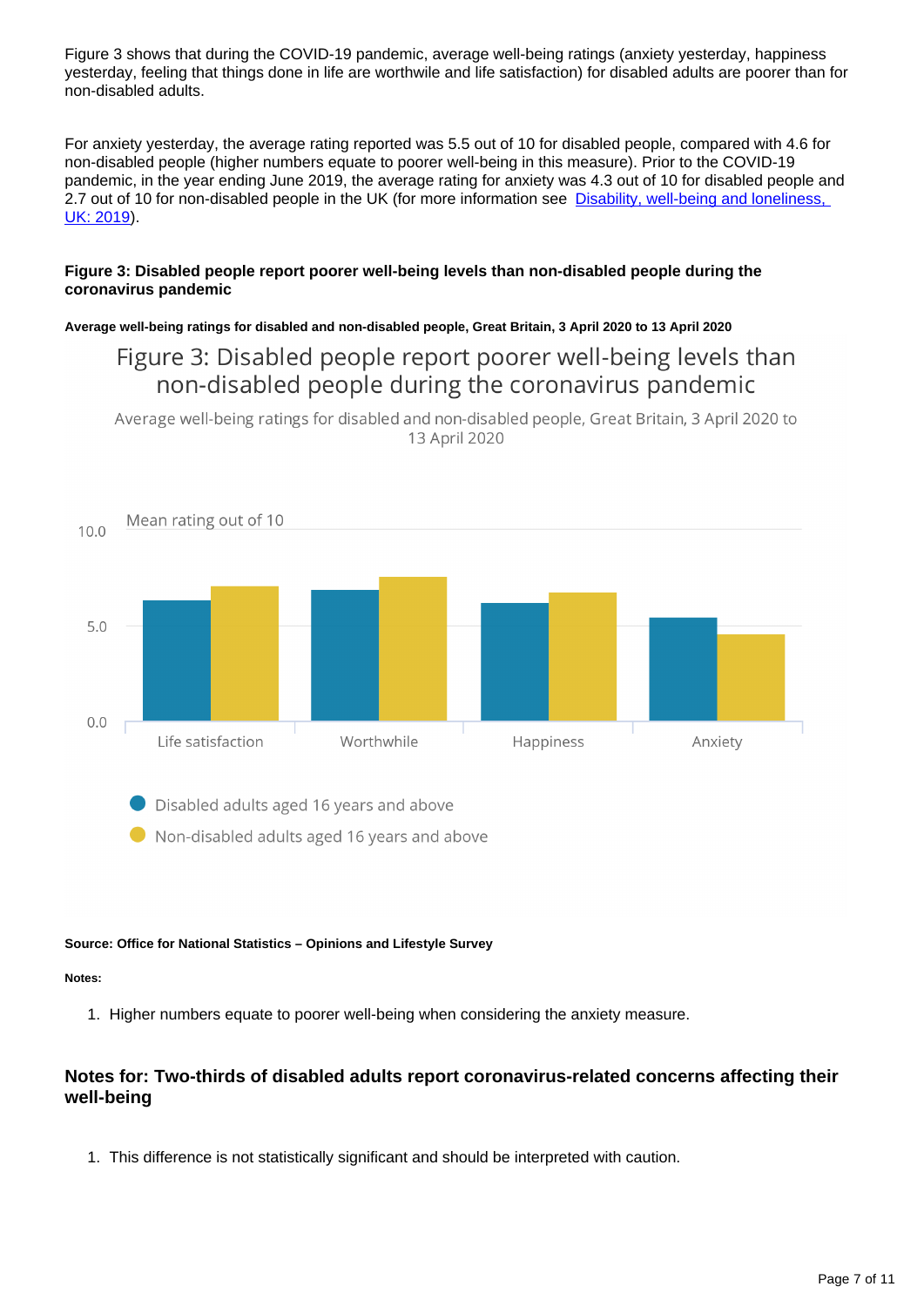## <span id="page-7-0"></span>**5 . Disabled adults report different ways of coping while staying at home compared with non-disabled adults**

[Government guidelines](https://www.gov.uk/government/publications/covid-19-guidance-on-social-distancing-and-for-vulnerable-people/guidance-on-social-distancing-for-everyone-in-the-uk-and-protecting-older-people-and-vulnerable-adults) to help stop the spread of the coronavirus (COVID-19) put strict restrictions on how often we can leave our homes. This means the way we socialise and spend our leisure time is changing.

Despite restrictions on physical contact with others, finding a way to stay in touch with friends and family remotely is the most popular action that is helping people cope while staying at home, for both disabled (83.5%) and nondisabled adults (81.4%).

As might be expected based on the finding that disabled adults were significantly more likely than non-disabled adults to report spending too much time alone, spending time with members of their household was a less frequent form of coping during this lockdown period for disabled (41.9%) compared with non-disabled adults (63.5%).

One of the permitted reasons for leaving your home is to take one form of exercise each day. Although over half of both disabled and non-disabled adults reported this is helping them to cope, fewer disabled (45%) than nondisabled adults (58.6%) reported this. This may because some disabled people have reduced mobility and are unable to take regular exercise.

Leisure activities such as watching films, reading, gardening and cooking were popular among both disabled and non-disabled adults alike (Figure 4).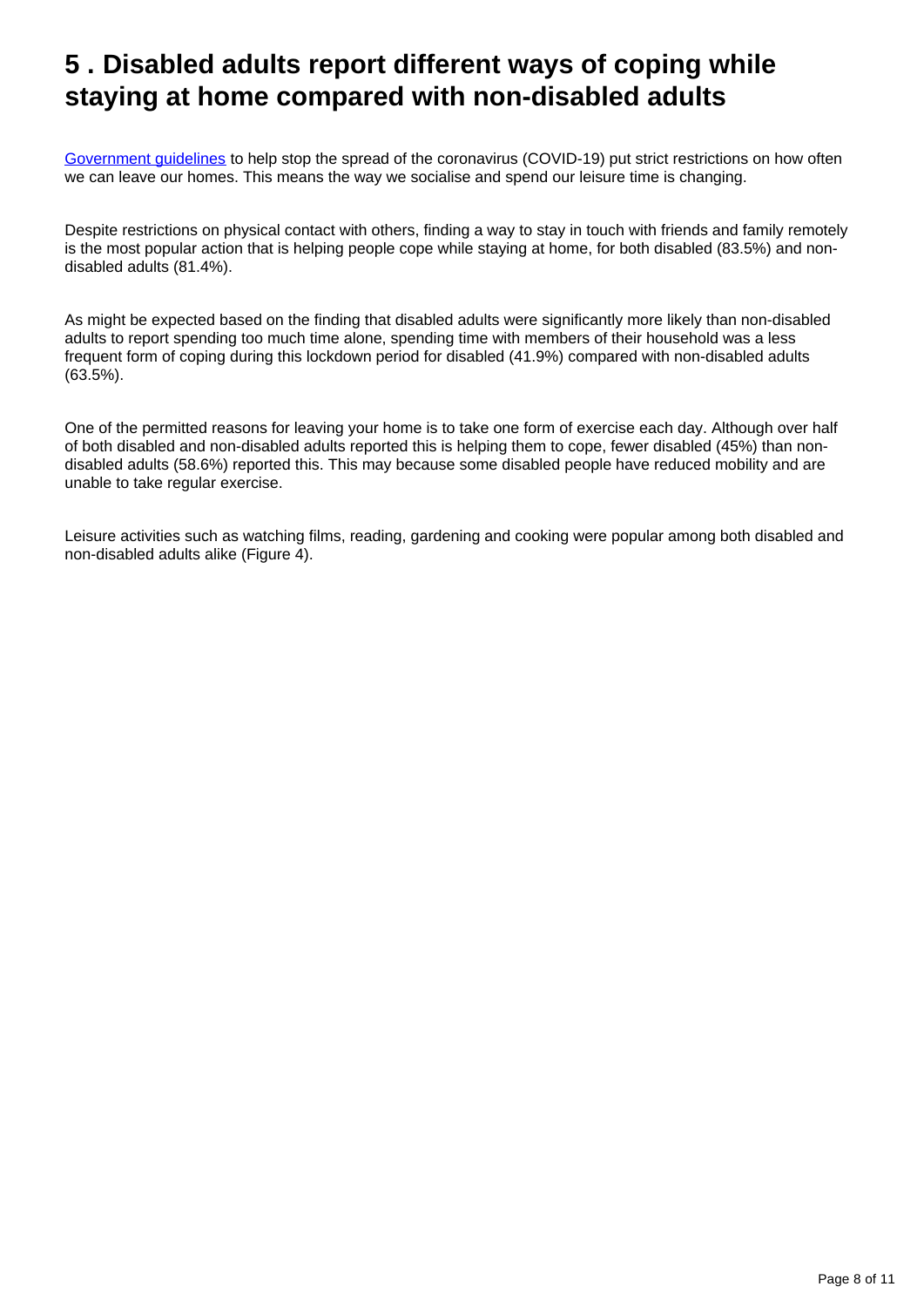### **Figure 4: Disabled adults reported spending time with their household or exercising outside of their home as a way of helping them cope less often than non-disabled adults**

### **Great Britain, 3 April 2020 to 13 April 2020**

Figure 4: Disabled adults reported spending time with their household or exercising outside of their home as a way of helping them cope less often than non-disabled adults

Great Britain, 3 April 2020 to 13 April 2020



Non-disabled adults aged 16 years and above

● Disabled adults aged 16 years and above

### **Source: Office for National Statistics – Opinions and Lifestyle Survey**

### **Notes:**

1. Respondents asked to select all that apply.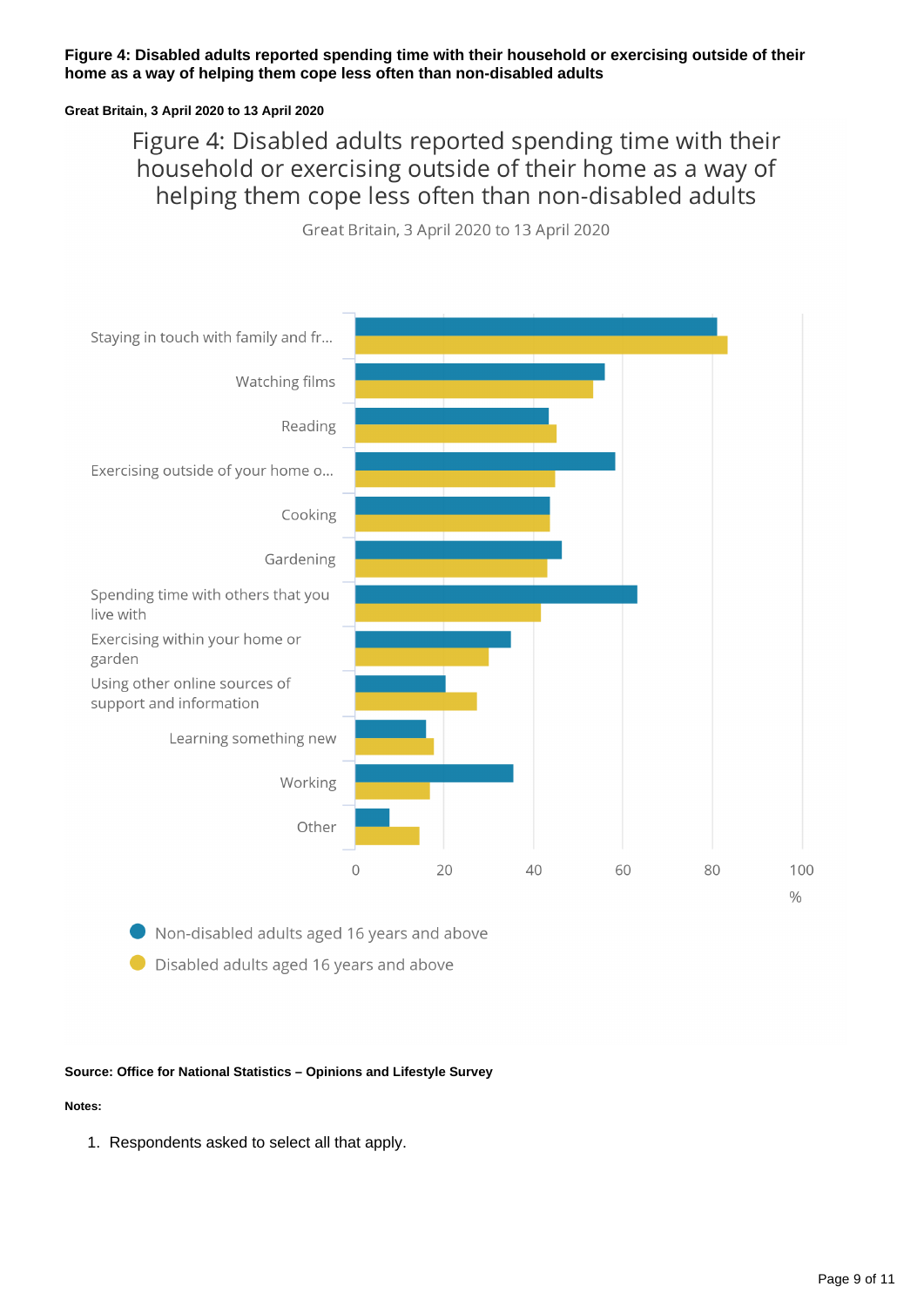## <span id="page-9-0"></span>**6 . Disabled adults report both giving and receiving community support**

Around two-thirds of disabled adults (65.1%) said they felt if they needed help, other community members would support them during the coronavirus (COVID-19) pandemic. This was similar to the view reported by nondisabled adults (66.1%).

In addition, almost 8 in 10 disabled adults (77.7%) said they thought people were doing more to help others since the COVID-19 pandemic. This was again similar to the view reported by non-disabled adults (78.2%).

Disabled adults report being as active in supporting their communities as non-disabled adults. In the past seven days, two-thirds of disabled (64.9%) and non-disabled (63.1%) adults said they had checked on neighbours who might need help at least once. Over one-third of disabled (38.5%) and non-disabled (38.9%) adults said they had gone shopping or done other tasks for neighbours.

## <span id="page-9-1"></span>**7 . Glossary**

### **Disability**

To define disability in this publication, we refer to the Government Statistical Service (GSS) harmonised "core" [definition](https://gss.civilservice.gov.uk/policy-store/measuring-disability-for-the-equality-act-2010/): this identifies as "disabled" a person who has a physical or mental health condition or illness that has lasted or is expected to last 12 months or more that reduces their ability to carry-out day-to-day activities.

The GSS definition is designed to reflect the definitions that appear in legal terms in the Disability Discrimination [Act 1995 \(DDA\)](http://www.legislation.gov.uk/ukpga/1995/50/contents) and the subsequent [Equality Act 2010](http://www.legislation.gov.uk/ukpga/2010/15/section/6).

The GSS harmonised questions are asked of the respondent in the survey, meaning that disability status is selfreported.

### **Personal well-being**

Personal well-being measures ask people to evaluate, on a scale of 0 to 10, how satisfied they are with their life overall, whether they feel the things they do in life are worthwhile, and happiness and anxiety yesterday.

### **Statistical significance**

Any changes or differences mentioned in this bulletin are "[statistically significant](https://www.ons.gov.uk/methodology/methodologytopicsandstatisticalconcepts/uncertaintyandhowwemeasureit#statistical-significance)". The statistical significance of differences noted within the release are determined based on non-overlapping [confidence intervals](https://www.ons.gov.uk/methodology/methodologytopicsandstatisticalconcepts/uncertaintyandhowwemeasureit#confidence-interval).

## <span id="page-9-2"></span>**8 . Measuring the data**

The Opinions and Lifestyle Survey (OPN) is a monthly omnibus survey. In response to the coronavirus (COVID-19) pandemic, we have adapted the OPN to become a weekly survey used to collect data on the impact of COVID-19 on day-to-day life in Great Britain.